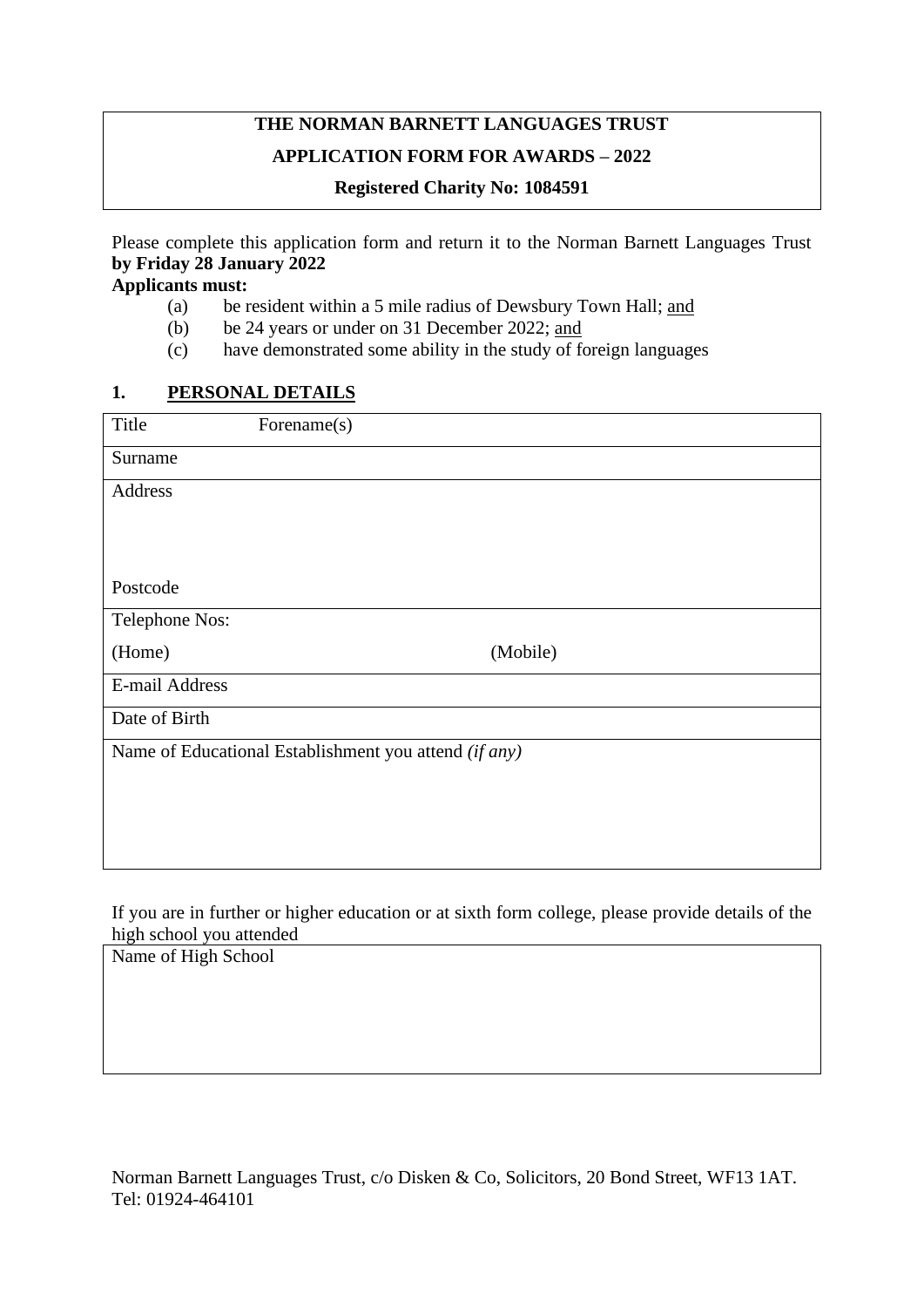# **2. YOUR PROPOSED PROJECT**

Please outline your proposed project and tell us how your study of foreign languages will benefit. Your project could be an educational visit, a course or something else which promotes the studying of foreign languages. We would expect you to write about 200 words to describe your project.

If you are applying for a grant to travel abroad, please provide the following details:

- 1. Where you want to go<br>2. When you want to go
- 2. When you want to go<br>3 The nurnose of your y
- The purpose of your visit
- 4. A breakdown of the costs of the proposed trip

| For example:  |  |
|---------------|--|
| Travel        |  |
| Course fees   |  |
| Accommodation |  |
| <b>TOTAL</b>  |  |

**Details of Proposed Project**

# **3. YOUR INTEREST IN FOREIGN LANGUAGES**

Please tell us why you are interested in studying foreign languages and what progress you have made in your studies so far.

### **My interest in foreign languages**

Norman Barnett Languages Trust, c/o Disken & Co, Solicitors, 20 Bond Street, WF13 1AT. Tel: 01924-464101